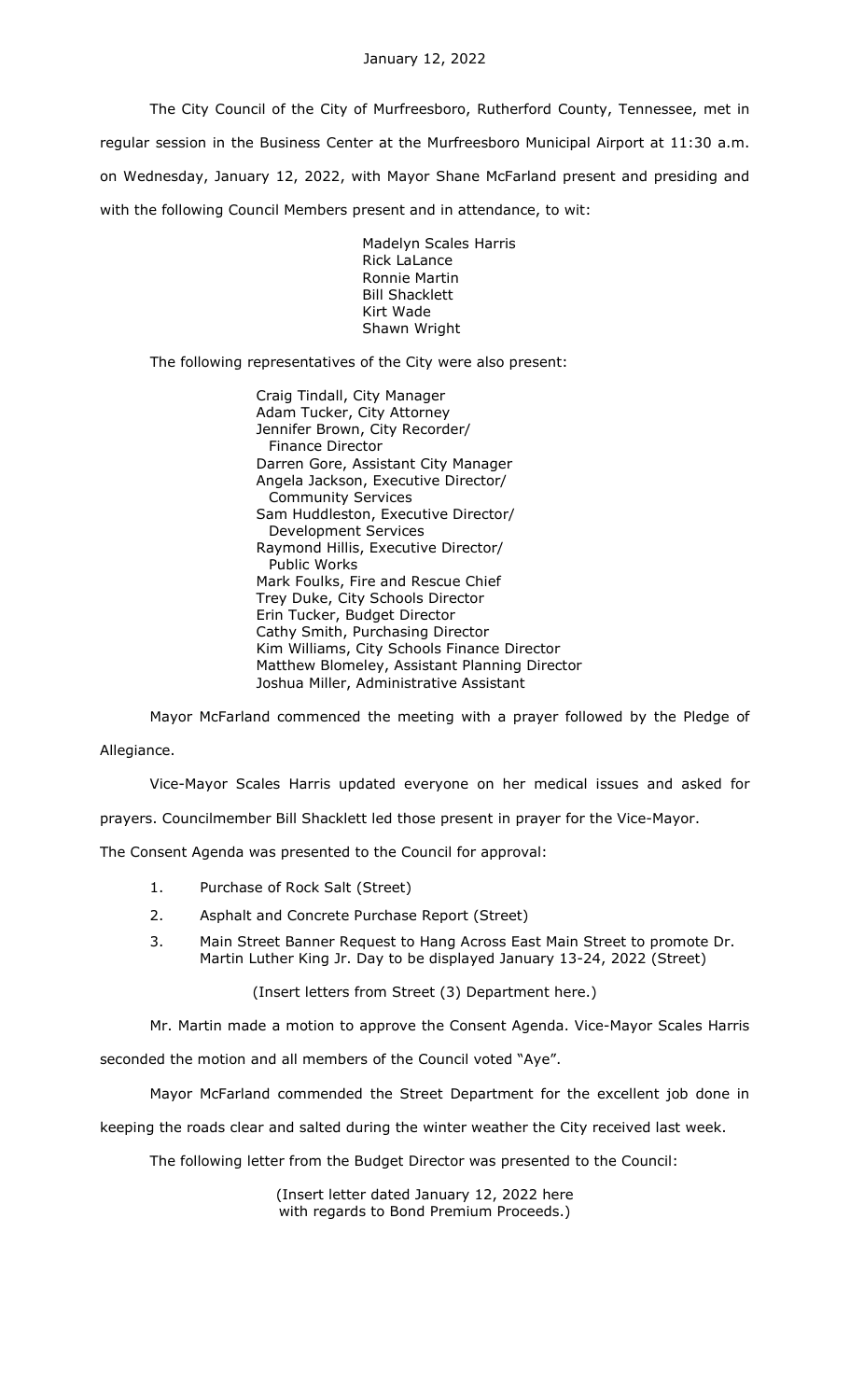Mrs. Erin Tucker, Budget Director, presented the request to allocate the Fiscal Year 2021 Bond Premium in the amount of \$4.8 Million for construction costs related to the Fire Rescue Administrative Building and approve use of the Fiscal Year 2022 State of Tennessee Direct Allocation Grant for Rucker Lane Road improvements in the amount of \$1,036,807.

Mr. LaLance made a motion to approve allocating the Fiscal Year 2021 Bond Premium in the amount of \$4.8 Million for construction costs related to the Fire Rescue Administrative Building and approve use of the Fiscal Year 2022 State of Tennessee Direct Allocation Grant for Rucker Lane Road improvements in the amount of \$1,036,807. Vice-Mayor Scales Harris seconded the motion and all members of the Council voted "Aye", except Mr. Martin who voted "Abstain".

The following letter from the Assistant City Manager was presented to the Council:

(Insert letter dated January 12, 2022 here with regards to Town Creek Phase II Proposals.)

Mr. Sam Huddleston, Executive Director of Development Services, presented the request to approve the Proposals with Robbi Kitchen, Rhett Turner, and Volkert, Inc. for appraisal services, appraisal reviews, and negotiations and relocation services related to the daylighting of Town Creek between South Church Street and Front Street, funded through Federal Stimulus Funds.

Mr. Shacklett made a motion to approve the Proposals with Robbi Kitchen, Rhett Turner, and Volkert, Inc. for appraisal services, appraisal reviews, and negotiations and relocation services related to the daylighting of Town Creek between South Church Street and Front Street, funded through Federal Stimulus Funds. Mr. LaLance seconded the motion and all members of the Council voted "Aye".

The following letter from the City Recorder/Finance Director was presented to the Council:

> (Insert letter dated January 12, 2022 here with regards to approval of minutes of City Council Meetings from December 2, 2021 through December 16, 2021.)

Mr. LaLance made a motion to approve the minutes as written and presented for the public comment meeting held on December 2, 2021; the regular meeting held on December 2, 2021; the regular meeting held on December 8, 2021; and the regular meeting held on December 16, 2021. Mr. Wright seconded the motion and all members of the Council voted "Aye".

The following letter from the City Recorder/Finance Director was presented to the Council:

> (Insert letter dated January 12, 2022 here with regards to Fiscal Year 2022 City Manager approved Budget Amendments.)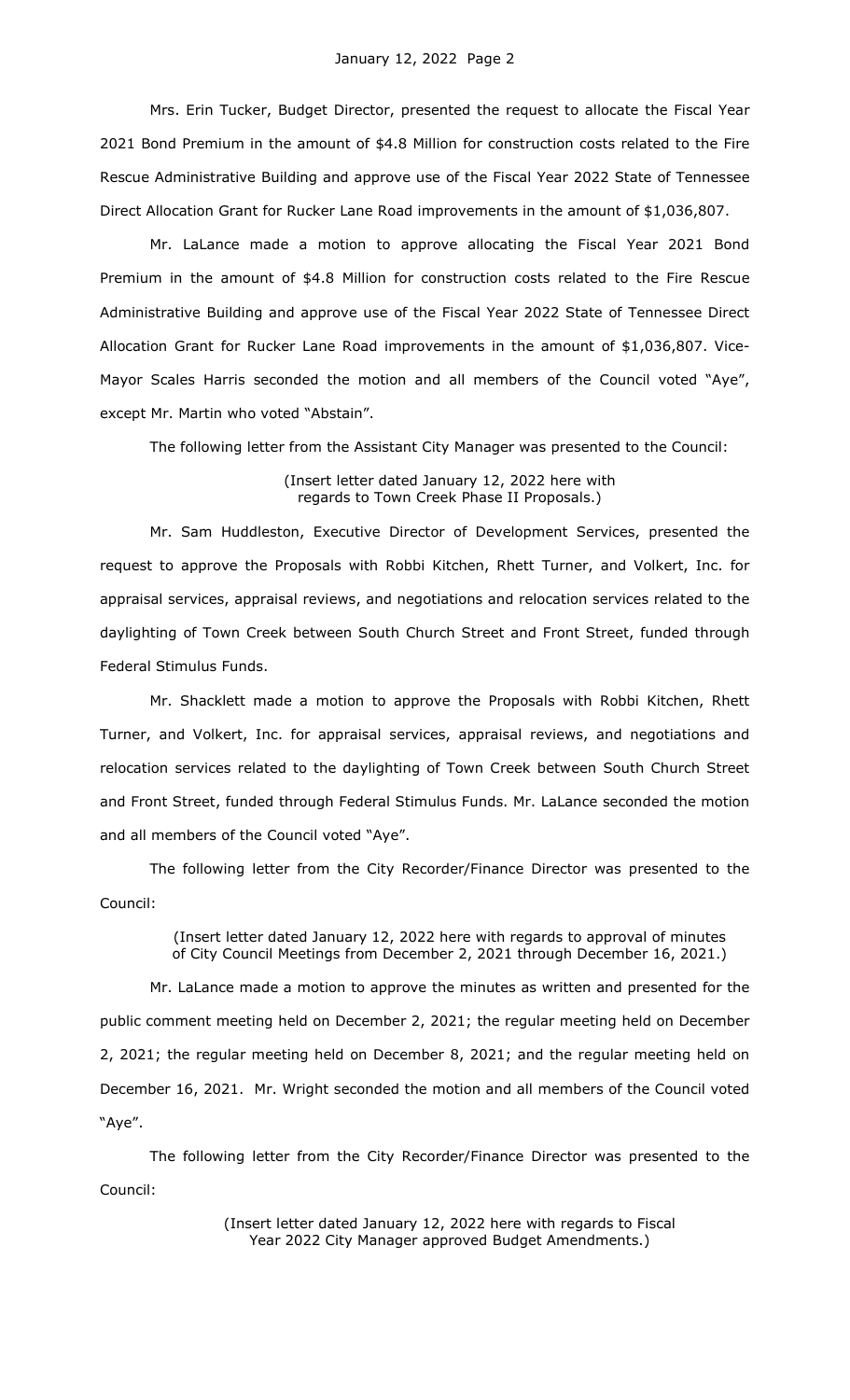Mr. Martin made a motion to approve the City Manager approved Budget Amendments as presented for Other General Government, Parks and Recreation, and Purchasing. Mr. LaLance seconded the motion and all members of the Council voted "Aye".

The following letter from the Planning Director was presented to the Council:

(Insert letter dated January 12, 2022 here with regards to approval of expenses for On-Call Plans Review Services by Griggs and Maloney.)

Mr. Matthew Blomeley, Assistant Planning Director, presented the request to approve the expenditure of an estimated \$80,000 for consulting services with Griggs and Maloney for on-call plans review services, funded by the Department's Budget.

Mr. Wade made a motion to approve the expenditure of an estimated \$80,000 for consulting services with Griggs and Maloney for on-call plans review services, funded by the Department's Budget. Mr. LaLance seconded the motion and all members of the Council voted "Aye".

The following letter from the Assistant Planning Director was presented to the Council:

> (Insert letter dated January 12, 2022 here with regards to rescheduling public hearings for February 3, 2022 for an annexation petition and plan of services [2021-512] for approximately 19 acres located along Florence Road, zoning application [2021-423] for approximately 16.7 acres and 2.1 acres along Florence Road, annexation petition and plan of services [2021-511] for approximately 25 acres along New Salem Highway, and zoning application [2021-422] for approximately 2.8 acres located along New Salem Highway.)

The following RESOLUTION 21-R-PH-41.1 was read to the Council and offered for adoption upon motion made by Mr. Wade, seconded by Mr. Wright. Upon roll call said resolution was adopted by the following vote:

> Aye: Madelyn Scales Harris Ronnie Martin Bill Shacklett Kirt Wade Shawn Wright Shane McFarland

Nay: None

Abstain: Rick LaLance

(Insert RESOLUTION 21-R-PH-41.1 fixing the time for Public Hearings to consider (1) adoption of a Plan of Services for and annexation of approximately 19 acres located along Florence Road and (2) zoning of approximately 16.7 acres to be zoned Single-Family Residential Six (RS-6) District and approximately 2.1 acres to be zoned Commercial Fringe (CF) District, located along Florence Road; which have been proposed to be annexed to the City of Murfreesboro Sharon Arnette, Cynthia Williams, Deborah Cohen and Alcorn Properties, Inc., applicant(s) [2021-512 & 2021-423].)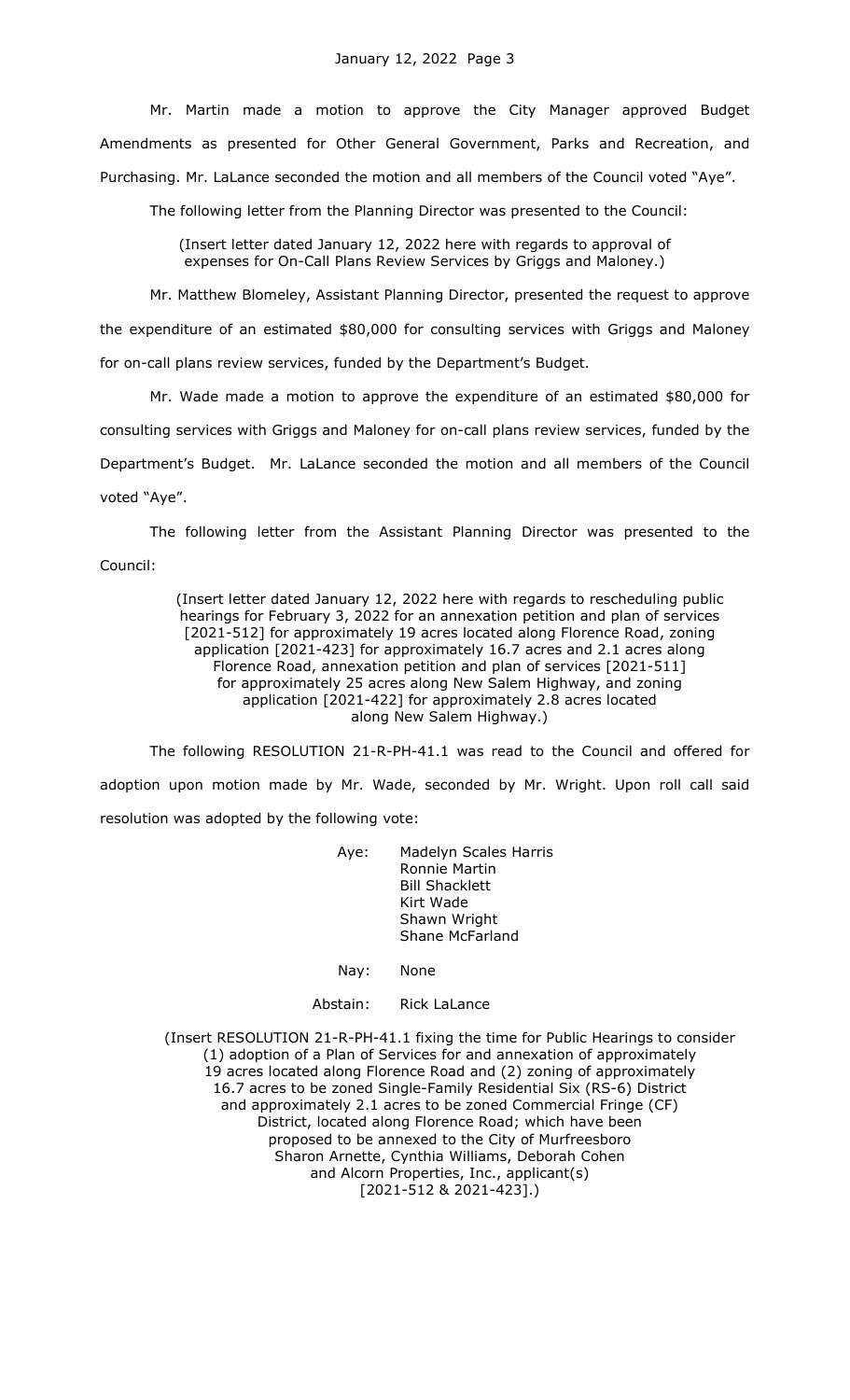The following RESOLUTION 21-R-PH-42.1 was read to the Council and offered for adoption upon motion made by Mr. Wade, seconded by Mr. Wright. Upon roll call said resolution was adopted by the following vote:

> Aye: Madelyn Scales Harris Ronnie Martin Bill Shacklett Kirt Wade Shawn Wright Shane McFarland

Nay: None

Abstain: Rick LaLance

(Insert RESOLUTION 21-R-PH-42.1 fixing the time for Public Hearings to consider (1) adoption of a Plan of Services for and annexation of approximately 25 acres located along New Salem Highway and (2) zoning of approximately 2.8 acres located along New Salem Highway to be zoned Highway Commercial (CH) District and approximately 22.2 acres to be zoned Single-Family Residential Eight (RS-8) District; which have been proposed to be annexed to the City of Murfreesboro, Salem Properties, Inc., applicant [2021-511 & 2021-422].)

The following letter from the Budget Director was presented to the Council:

(Insert letter dated January 12, 2022 here with regards to Fiscal Year 2022 Budget Amendment Ordinance.)

An ordinance, entitled "ORDINANCE 21-O-43 amending the 2021-2022 Budget (3rd Amendment)," which passed first reading on December 16, 2021, was read to the Council and offered for passage on second and final reading, upon motion made by Mr. LaLance, seconded by Mr. Wade. Upon roll call said ordinance was passed on second and final reading by the following vote:

> Aye: Madelyn Scales Harris Rick LaLance Ronnie Martin Bill Shacklett Kirt Wade Shawn Wright Shane McFarland

Nay: None

(Insert ORDINANCE 21-O-43 here.)

The following letter from the Assistant City Manager was presented to the Council:

(Insert letter dated January 12, 2022 here with regards to 2021 Sanitary Sewer Allocation Report.)

Mr. Darren Gore, Assistant City Manager, presented the annual report of the sanitary sewer allocation 2021 assessment for the City and the model that the Water Resources Department has developed to continuously monitor sewage flow, which allows the department to determine the number of available sanitary sewer connections. He explained the difference between the "as is" model, which produces the total number of uncommitted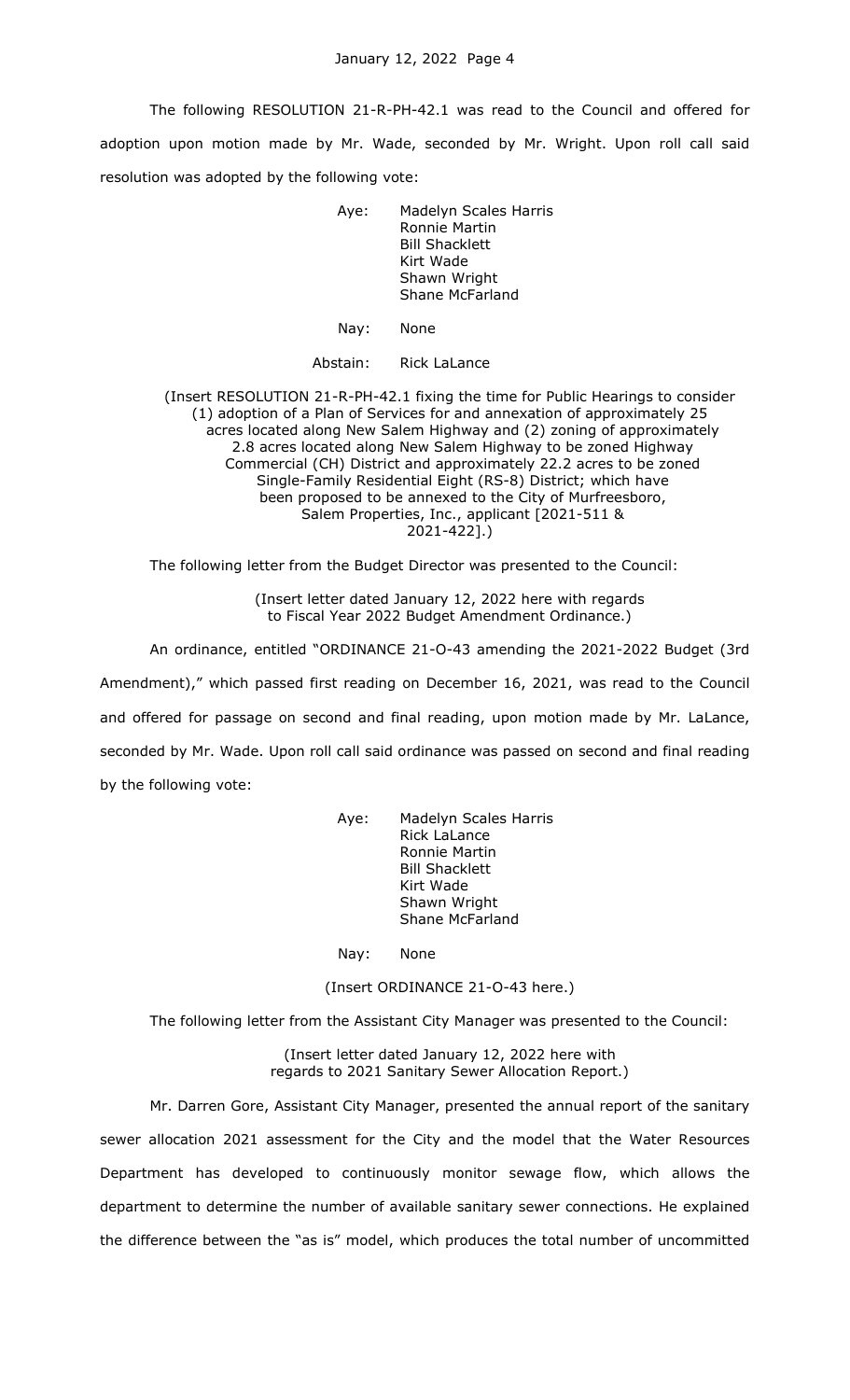sanitary sewer connections available, and the "to be" model which produces the total number of uncommitted sanitary sewer connections available and incorporates the planned upgrades to the system. Mr. Gore stressed to the Council that the sanitary sewer rehabilitation project has been very successful and that upgrading or constructing new pumping stations are solutions that the Department is researching. Council engaged in discussion with Mr. Gore regarding meetings with TDEC that he had attended and the progress that had been made regarding the City's National Pollutant Discharge Elimination System (NPDES) permitted limitations.

The following letter from the Budget Director was presented to the Council:

(Insert letter dated January 12, 2022 here with regards to Fiscal Year 2022 Mid-Year Budget Review.)

Mrs. Erin Tucker, Budget Director, presented Council with an overview of the Fiscal Year 2022 Budget, highlighting revenues, expenditures, debt service, and other expenses, answering questions from Council throughout the presentation.

The following letter from the Budget Director was presented to the Council:

(Insert letter dated January 12, 2022 here with regards to November 2021 Dashboard packet.)

The November 2021 Dashboard update, which included Financial, Building & Codes, Risk Management, Construction Data, City Schools Cash Flow Statements, and Revenue & Expenditure Budget Comparison Reports, was presented to Council with no discussion taking place.

The following letter from the City Recorder/Finance Director was presented to the Council:

> (Insert letter dated January 12, 2022 here with regards to Beer Permit Applications for 615 District, 1950 S Church St. and A and M Tobacco and Beer, 2075 Lascassas Pk. #A.)

Mr. Martin made a motion to approve the Beer Permits for 615 District, 1950 South Church Street (New Location) and A and M Tobacco and Beer, 2075 Lascassas Pike #A (Ownership Change), pending Building and Codes approval. Mr. Wade seconded the motion and all members of the Council voted "Aye".

The following statement was presented to the Council with the recommendation of the City Manager and City Recorder/Finance Director that its payment be approved:

From 2019 CIP:

| Rutherford County Circuit Court Clerk | \$30,039 |
|---------------------------------------|----------|
| Rutherford County Circuit Court Clerk | \$ 8,773 |